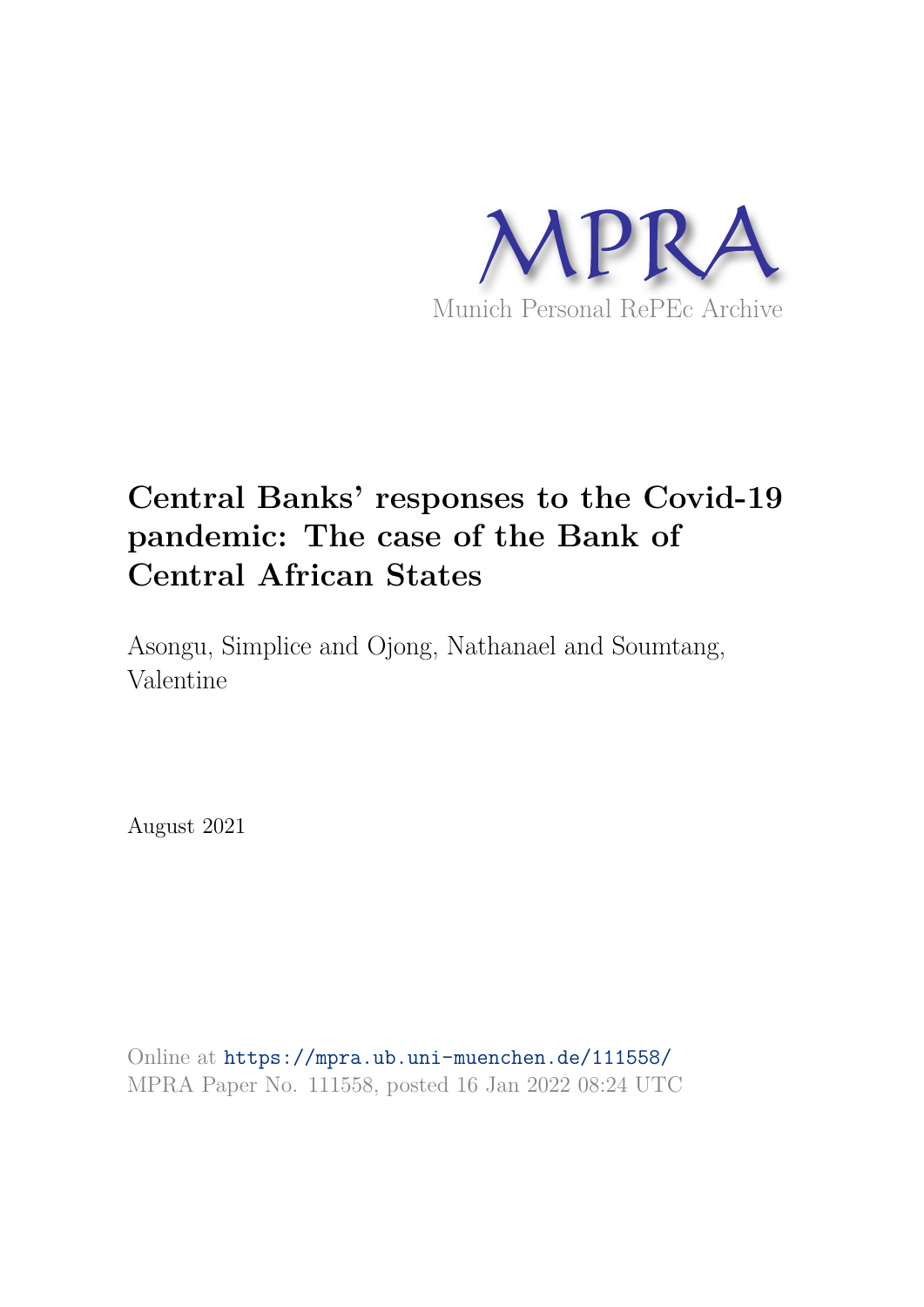# A G D I Working Paper

### WP/21/076

### **Central Banks' responses to the Covid-19 pandemic: The case of the Bank of Central African States**

#### **Simplice A. Asongu**

African Governance and Development Institute, P.O. Box: 8413, Yaoundé, Cameroon. E-mail: [asongusimplice@yahoo.com/asongus@afridev.org](mailto:asongusimplice@yahoo.com)

#### **Nathanael Ojong**

International Development Studies, 324 Founders College, York University 4700 Keele Street Toronto, ON M3J 1P3, Canada E-mail: [nojong@yorku.ca](mailto:nojong@yorku.ca)

#### **Valentine B.Soumtang**

Faculty of Economics and Management, University of Yaoundé II, Cameroon. E-mail: [valentinebime@yahoo.com](mailto:valentinebime@yahoo.com)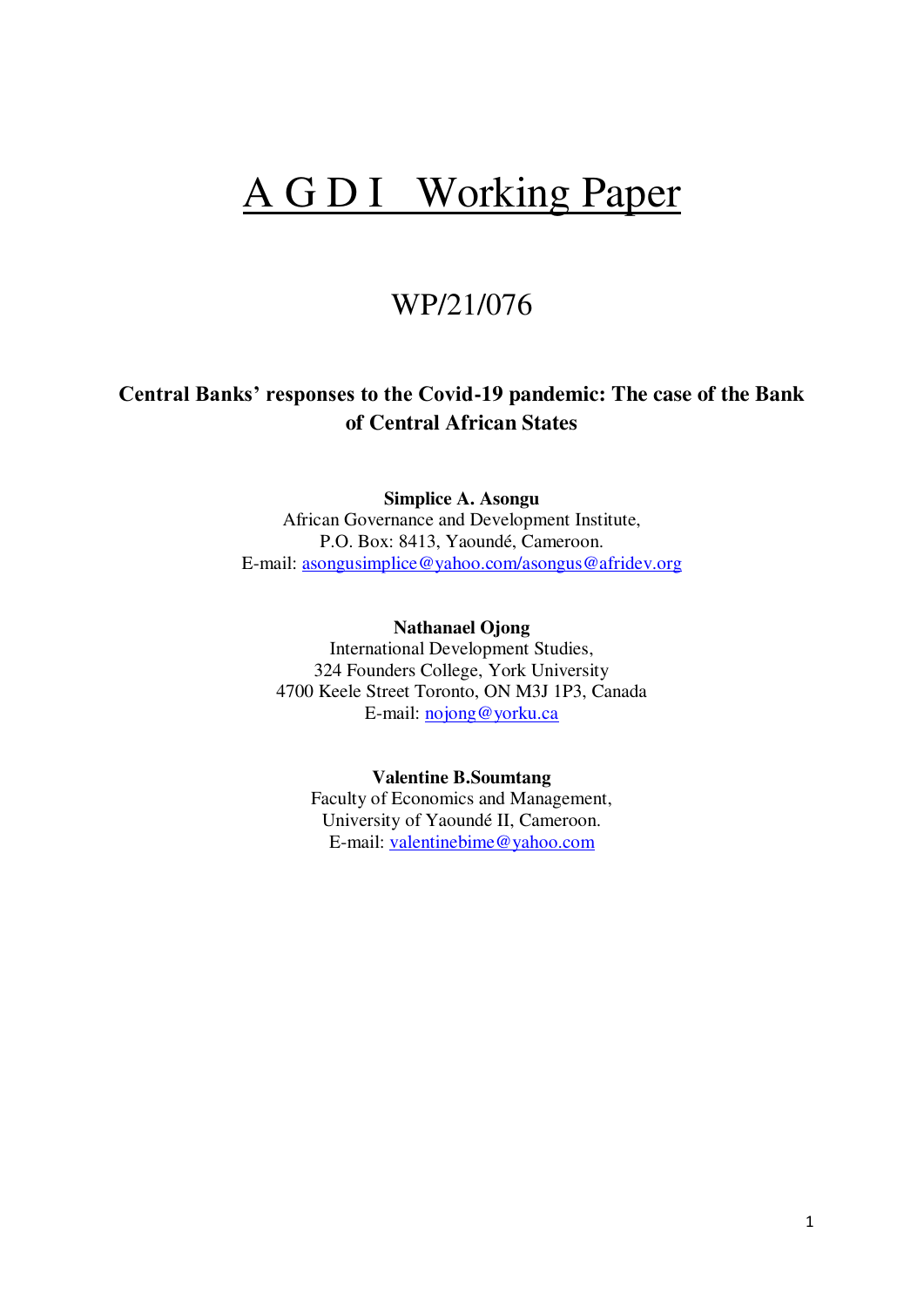Research Department

#### **Central Banks' responses to the Covid-19 pandemic: The case of the Bank of Central African States**

**Simplice A. Asongu, Nathanael Ojong & Valentine B. Soumtang** 

August 2021

#### **Abstract**

This study explores the responses to the COVID-19 pandemic by the Bank of Central African States (BEAC), which is the central bank for countries in the Central African Economic and Monetary Community (CEMAC), that is, Cameroon, Chad, Gabon, Equatorial Guinea, Central African Republic, and the Republic of Congo. While hitherto, BEAC had fundamentally focused on fighting inflation and promoting monetary integration and financial stability in its member states, the COVID-19 pandemic, among other factors, has motivated it to also shift its policies towards targeted credit programmes and more economic growth. This study sheds light on four core aspects: (i) the socio-economic context of the CEMAC region prior to the COVID-19 pandemic, (ii) BEAC as a lender of last resort, (iii) historical, contemporary, and future insights surrounding targeted credit programmes, and (iv), suggestions for the path forward in terms of reforms, with emphasis on inclusive growth and monitoring economic development at the regional level.

**Keywords:** Covid-19 pandemic; monetary policy; central bank responses; CEMAC, BEAC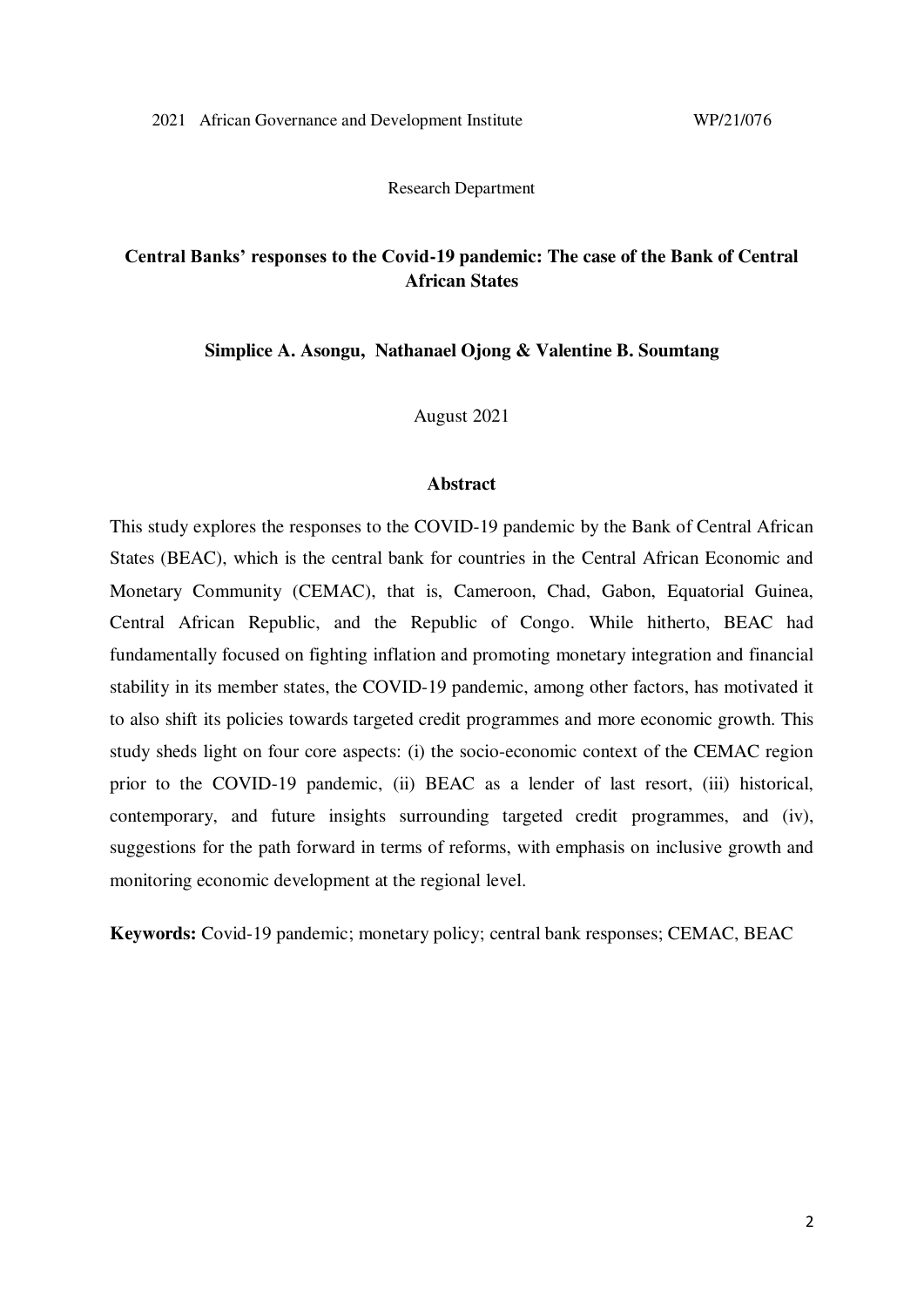#### **1. Introduction**

<u>.</u>

Globally, the Covid-19 pandemic has simultaneously affected demand, supply, and financial conditions, prompting central banks to react using diverse measures in order to tackle the adverse economic impact of the pandemic. While much has been documented regarding the responses of central banks to the COVID-19 pandemic, most of the existing literature has been skewed toward developed countries (Mosser, 2020; Elgin, Yalaman, Yasar & Basbug, 2021). Two reasons can explain this tendency for sparse scholarship on Africa: (i) most countries in Africa do not have the relevant instruments for monetary policy effectiveness (Asongu, 2014), and (ii) some countries, especially former French colonies, have sacrificed monetary experience for monetary stability, and by extension, monetary dependence on the former colonial power (Joseph, 1976; Asongu, 2016). In the postcolonial era, non-French-speaking countries largely abandoned their colonial monetary designs and created a national central bank, which contrasts with former French colonies that mostly maintained their colonial monetary arrangements and structures, which connected them to neighbouring countries in a multilateral architecture as well as to France (Abdel-Salam, 1970; Masson& Pattillo, 2004; Vinay, 1988). This is precisely the case of countries in the Central African Economic and Monetary Community (CEMAC) that is, Cameroon, Gabon, Chad, Equatorial Guinea, Central Africa Republic, and the Republic of Congo.<sup>1</sup> These six countries share a common central bank – the Bank of Central African States (BEAC) – and they use the CFA franc issued the central bank.

The aim of this study is to explore the BEAC's responses to the COVID-19 pandemic. Two principal reasons drive the study of the BEAC's responses to the COVID-19 pandemic. First, consistent with Mosser (2020), it is too early to establish how the actions of central banks have affected the real economy and hence the role of the central banks in easing financial conditions in view of addressing socio-economic concerns, not least because these are yet not fully documented in the literature. Second, the present study complements the scholarship on this issue in Africa, especially as the extant African-centric studies on the issue have largely focused on selected English-speaking countries, including Nigeria (Ejiogu, Okechukwu & Ejiogu, 2020), Ghana (Dzigbede & Pathak,2020), and South Africa (Nchanji *et al*., 2021), among others.

The rest of the study is structured as follows. Section 2 discusses the socio-economic context of the CEMAC region prior to the COVID-19 pandemic, while Section 3 examines

<sup>&</sup>lt;sup>1</sup>lt should be noted that Equatorial Guinea was formerly a colony of Spain. Equatorial Guinea joined the Central African currency zone in 1985.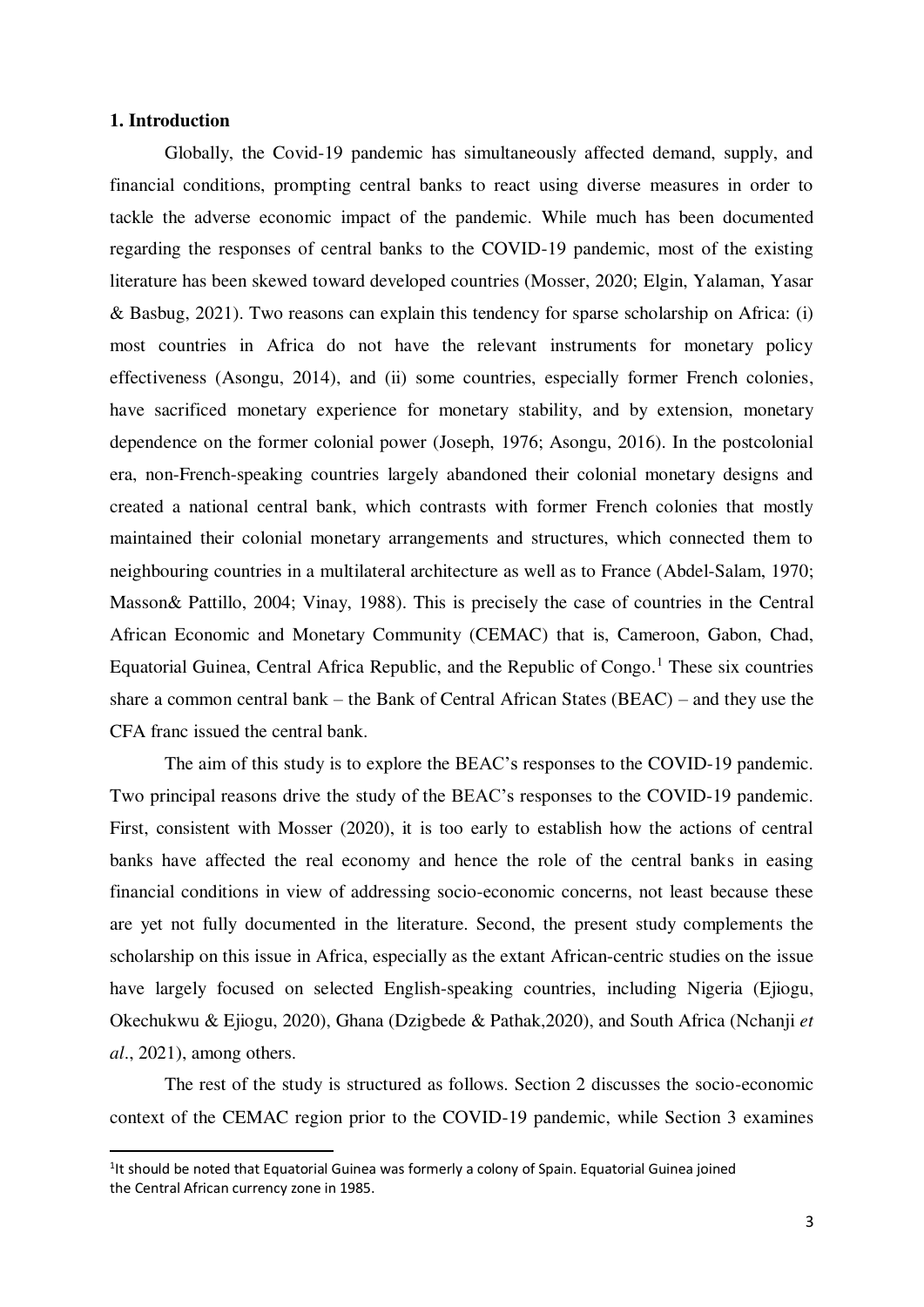the BEAC as a lender of last resort. In Section 4, historical, contemporary, and future insights surrounding targeted credits are discussed, while Section 5 provides suggestions for the path forward. Section 6 concludes with a summary of the study and directions for future research.

#### **2. Pre-COVID-19 socio-economic context of CEMAC region**

 Before examining the BEAC's responses to the COVID-19 pandemic, it is vital to set the stage by shedding light on the pre-COVID-19 socio-economic context in the six countries that constitute the CEMAC region, and therefore this is provided here. Providing this socioeconomic background is important as it ensures a better understanding with respect to the measures adopted by the BEAC.

Cameroon is the largest economy in the CEMAC region, and its economy grew an estimated 4.1% in 2019; however, economic growth in Cameroon has been hampered by unrest in the north- and south western regions of the country (IMF, 2019). In the Central African Republic, real GDP growth increased from 3.8% in2018 to 4.5%in 2019, while in Chad, after two years of recession (2016 and 2017) following the drop in the price of oil, real GDP growth turned positive, reaching 2.4% in 2019 (African Development Bank [AfDB], 2020).Gabon recorded an estimated real GDP growth of 3.4% in 2019, with the Republic of Congo at 2.2% that year, while Equatorial Guinea's real GDP is estimated to have shrunk by4.1% in 2019 after a contraction of 6.1% in 2018, as the country sought to emerge from an economic recession caused by the 2014 slump in oil prices (AfDB, 2020).Figure 1 depicts the variations in real GDP growth in the CEMAC region from 2014 to 2019.



**Figure 1**: Real GDP growth (annual percentage change)

Source: Data obtained from United Nations' World Population Prospects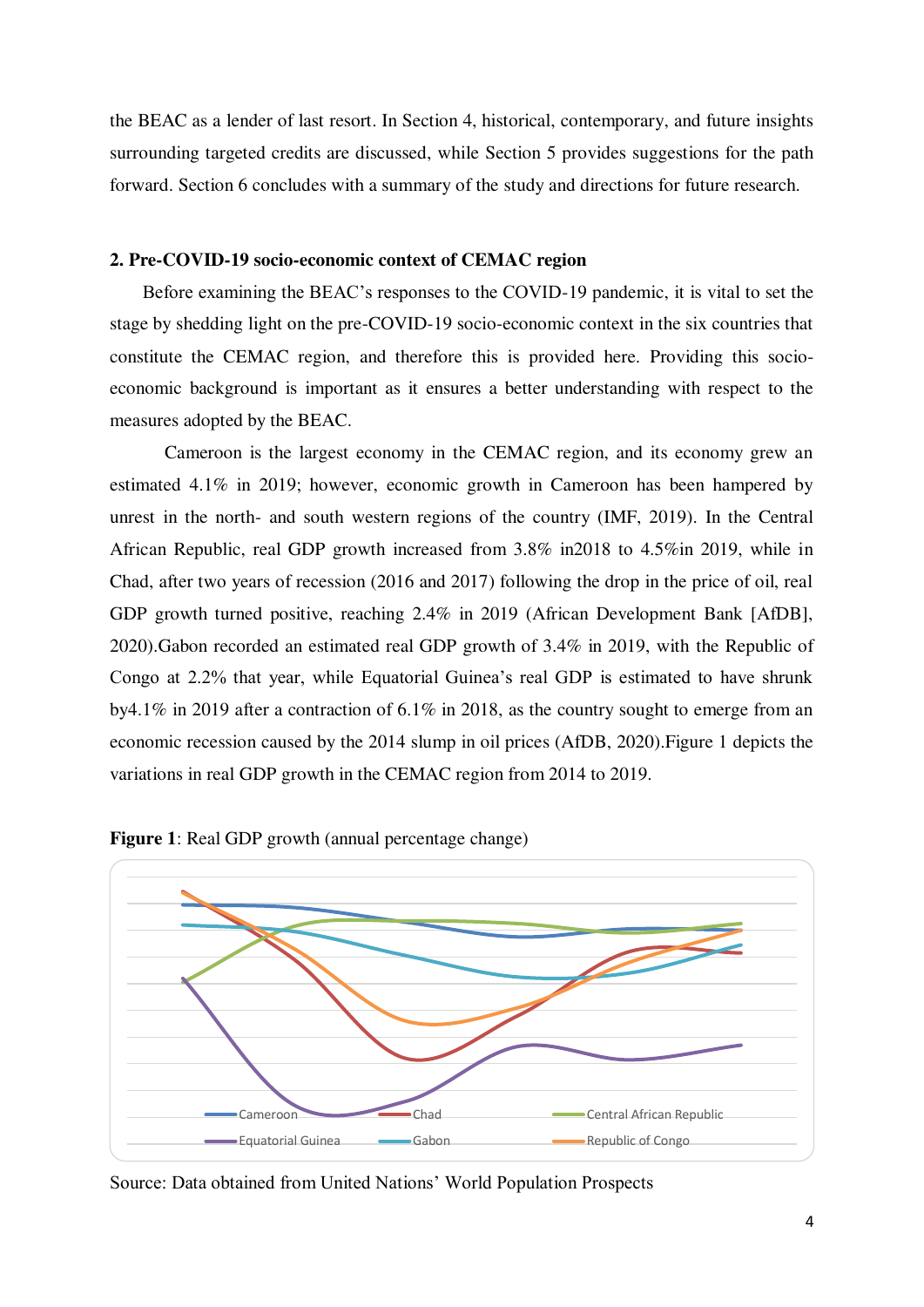CEMAC economies rely heavily on oil, which is their main export commodity. In Chad, for example, 79% of export revenues came from oil in 2019 (AfDB, 2020). However, other sectors also play an important role in these economies. In Chad, agriculture accounted for almost 35% of GDP in 2019, employing 75-80% of the population (AfDB, 2020), whereas in Equatorial Guinea, between 2014 and 2018, the agricultural sector's contribution to the national economy was less than 2% (AfDB, 2020).

From 2018 to 2019, the inflation rates in Cameroon, Central Africa Republic, and the Republic of Congo rose from 1.1% to 2.4%, 1.6% to 3.5%, and 1.2% to 1.8%, respectively (AfDB, 2020). In Chad, the inflation rate was 3% in 2019, while in Equatorial Guinea it increased slightly from 1.3% in 2018 to 1.4% in 2019, with a reverse trend being recorded in Gabon, where it decreased from 4.8% to 3.4% during the same time frame (AfDB, 2020). Following debt relief, the external public debt of the CEMAC region increased rapidly. It should be noted that Central African Republic, Cameroon, and the Republic of Congo particularly benefited from significant debt relief after reaching their Highly-Indebted Poor Country completion points. Gabon's debt decreased substantially due to debt restructuring in 2007, and Chad's debt profile also improved following debt relief of US\$1.1 billion in April 2015 (de Zamaroczy et al., 2018). In 2017, the Republic of Congo had a debt-to-GDP ratio of 95.7% (AfDB, 2018), and this decreased to 88% in 2019 (AfDB, 2020). In a similar vein, Gabon's debt-to-GDP ratio decreased slightly from  $60.6\%$  in 2018 to 58.7% in 2019 (AfDB, 2021). The Central African Republic's debt-to-GDP ratio dropped from 48.5% in 2018 to 42.2% in 2019 (AfDB, 2020), while that of Chad decreased slightly from 25.6% in 2018 to 24.2% in 2019 (IMF, 2020). Cameroon's debt-to-GDP ratio was about 39% in 2018 (AfDB, 2020), while for Equatorial Guinea, it was 41.1% in 2019, a steep rise from 12.6% in 2014 (AfDB, 2021). Clearly, the debt-to-GDP ratio varies among countries in the region.

There were also variations in current accounts in the region. Gabon's and Chad's current account deficits deepened from 2.3% in 2018 to 3.2% in 2019 and from 3.4% in 2018 to 6.7% of GDP in 2019, respectively (AfDB, 2020), but in contrast, the Central African Republic and Equatorial Guinea experienced a decline in their current account deficits, from 8.3% of GDP in 2018 to 5.2% in 2019 and 7.7% in 2018 to 5.6% in 2019, respectively. Finally, Cameroon's current account deficit remained at the same level for 2018 and 2019 (i.e., 3.7% of GDP), while the Republic of Congo recorded a current account surplus of 8% of GDP in 2019, up from 6.7% in 2018 (AfDB, 2020).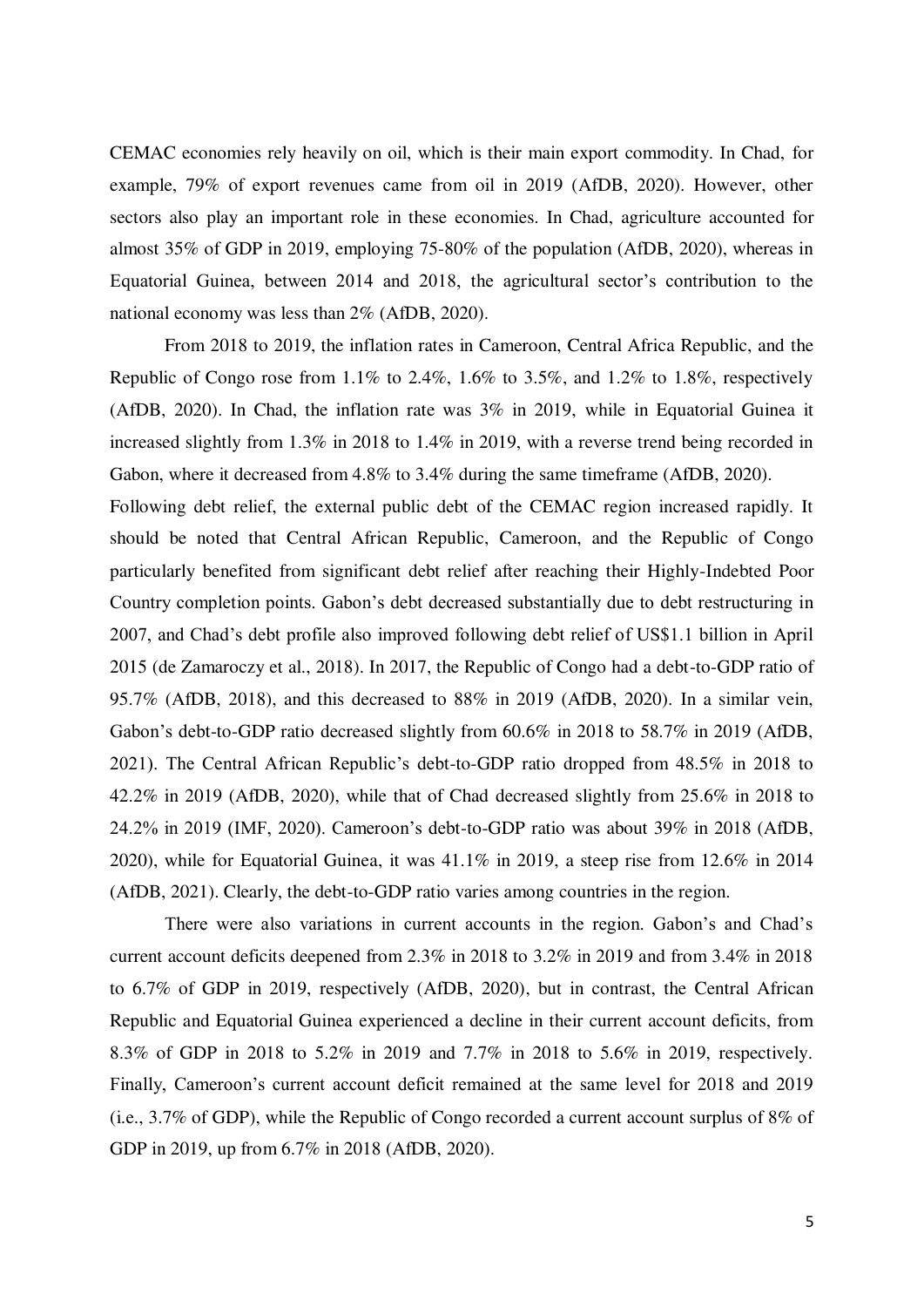Countries in the CEMAC region are quite diverse in terms of fiscal balances. For example, Cameroon's fiscal deficit declined from 2.5% of GDP in 2018 to 2.3% in 2019, while in the Central African Republic, the fiscal balance was in surplus in 2019 (i.e., 2.4% of GDP compared to 0.4% in 2018), but in the Republic of Congo, it increased to 8.8% of GDP in 2019 from 6.8% in 2018 (AfDB, 2020). Stabilisation was seen in Chad, which produced a balanced budget both in 2018 (1.9% of GDP) and 2019 (0.2%), and Equatorial Guinea also produced a balanced budget in 2018 (0.5% of GDP) and 2019 (1.3%) (AfDB, 2020).

Based on estimates by the World Bank (2021a), the number of people living in poverty in Chad increased from 4.7 million to 6.3 million between 2011 and 2019. Even more grimly, Chad ranked 187thout of 189 countries on the Human Development Index, with youth unemployment at 60% in 2017 (AfBD, 2020). According to Cameroon's National Institute of Statistics (NIS) (2015a), about 37.5% of the population lives below the national poverty line of 931 FCFA (US\$1.5) per day.<sup>2</sup> The World Bank notes that the number of poor people in Cameroon increased by 12% to about 8 million between 2007 and 2014 (World Bank, 2021b), with unemployment among those aged between 15 and 35 being recorded at about 13%, but crucially, underemployment has been recorded at 71.9% at the national level, and 54.4% and 79.2% in urban and rural zones, respectively (AfDB, 2012). As of 2015, informal employment stood at 88.6% (NIS, 2015b).The Central African Republic ranked second to last in the 2019 Human Development Index, with around 62% of the country's population estimated to be living in poverty in 2018 (WFP, 2018). As for Equatorial Guinea, 70% of its population lived in poverty in 2018 (UNFPA, 2018), and about 25% of the working age population was unemployed in 2017 (AfDB, 2020).A third of Gabon's population lived below the poverty line in 2018 (IMF, 2019), while 40.9% of the population in the Republic of Congo lived in poverty in 2019 (AfDB, 2020), with about 40.5% of youths being unemployed (ILO, 2016).

Clearly, the socio-economic situation of the six countries which constitute the CEMAC region was quite diverse prior to the start of the COVID-19 pandemic. Following the outbreak of the pandemic, the BEAC implemented different measures to mitigate the adverse economic impact of the pandemic in these six countries. In the next section, we examine the BEAC's role as a lender of last resort.

-

<sup>&</sup>lt;sup>2</sup>The conversion rate used throughout this study is  $1 \text{ US}\$$  = 588.5 FCFA (Franc Communauté Financière Africaine).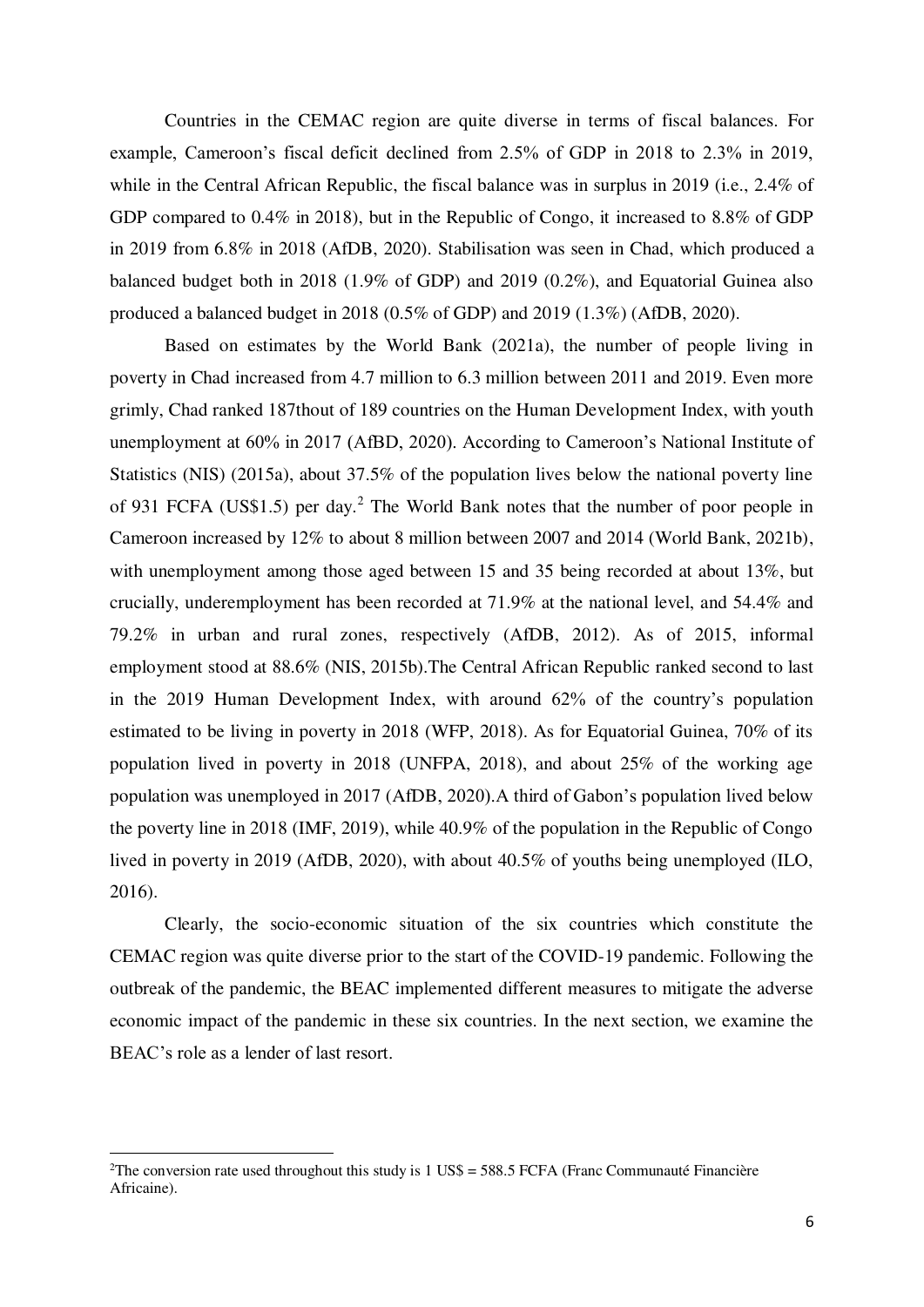#### **3. BEAC as a lender of last resort**

Given the magnitude of the economic impact of the COVID-19 pandemic and the unique nature of this crisis, several central banks, mostly in developing countries, have put in place exceptional direct intervention mechanisms that go beyond traditional monetary easing measures. In the CEMAC region, the BEAC, in its capacity as lender of last resort for the region, as of March 2020, adopted a series of important measures through its Monetary Policy Committee (MPC) that were aimed at sustaining bank liquidity, but also had a direct impact on the financing conditions of governments, the public securities market, and the production sector. These strategies included the resumption of active injections and the lowering of the BEAC's main interest rates, reorganization of the conditions for eligibility for guarantees for the BEAC refinancing operations, and the implementation of a programme to buy back government securities on the secondary market.

With respect to the first strategy, several measures were taken. The context of uncertainty surrounding COVID-19 led the central bank to increase the weekly volume of liquidity injected into the money market to 250 billion FCFA, whereas liquidity withdrawals had been capped at 36 billion FCFA before the crisis began (BEAC, 2020g). This increase was mainly intended to assure the production sector and credit institutions of the BEAC's readiness to reduce liquidity risk in the money market. However, the effects of this measure were mixed. Indeed, in general, the subscription rate remained relatively low (around 25.62%) until the end of 2020 before rising again at the beginning of 2021(BEAC, 2021b), as illustrated in Figure 2.



**Figure 2**: Evolution of commercial banks' needs at BEAC in billions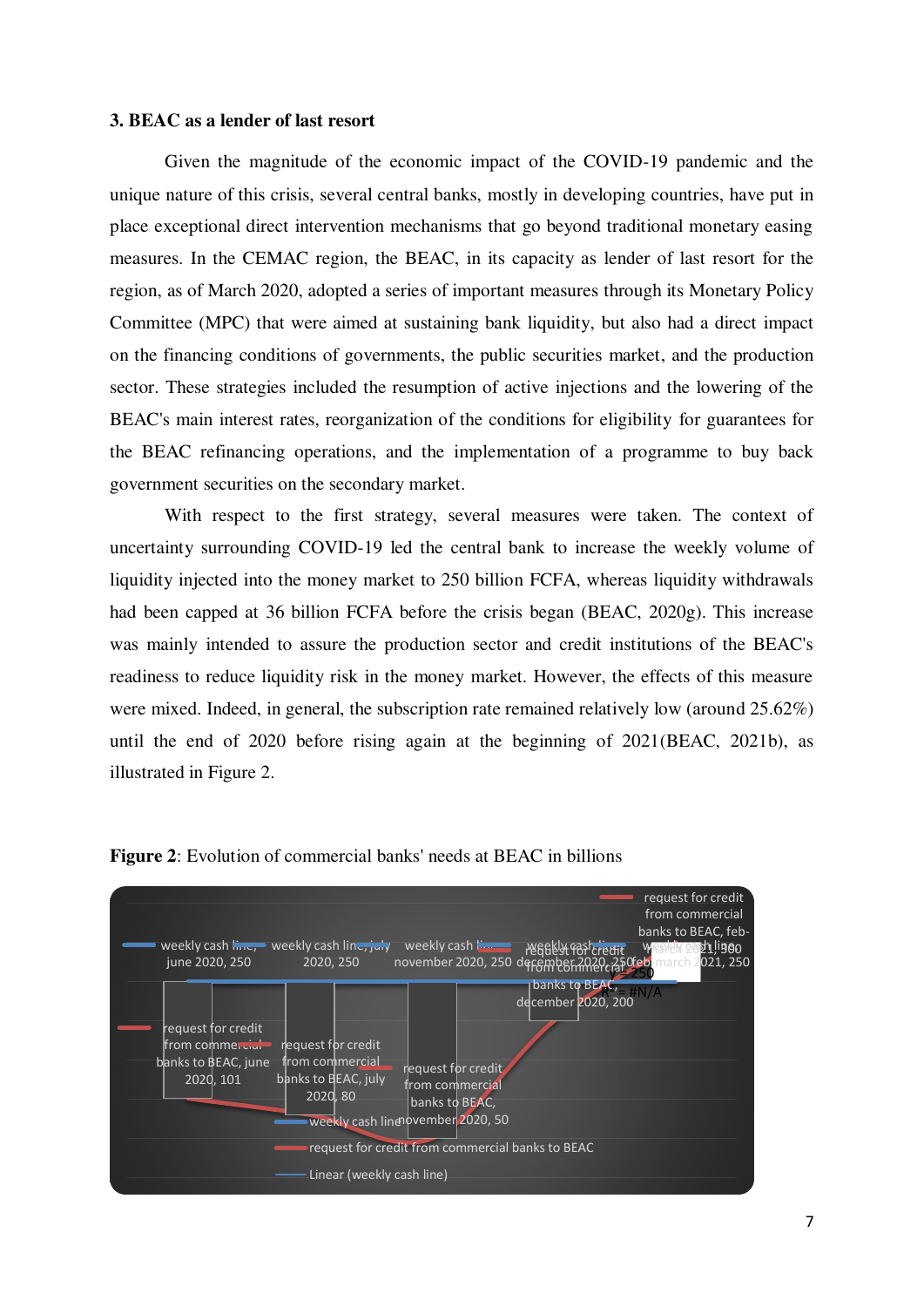Source: BEAC, COBAC, 2020-2021; based on TIAO subscriptions

An analysis of Cerber<sup>3</sup> data also highlights this progression. Indeed, the share of loans granted to the private sector in the sub-region has been declining since the crisis before rising by about 8.34% over the period July 2020 to June 2021, to reach a grand total of 98.057 billion FCFA as of July 1, 2021 (COBAC, 2021)<sup>4</sup>.

Furthermore, following the fall in crude oil prices in the CEMAC region, the BEAC's MPC also decided to lower the marginal lending rate by 100 points, from  $6\%$  to  $5\%$ <sup>5</sup>, and the interest rate on tenders by 25 points, from 3.5% to 3.25% (BEAC, 2020b). This measure has resulted in a marginal increase in the weighted average allocation rate to 3.34% since September 2020. The injection strategy was also accompanied by an upward revision of the amount of liquidity to be injected into the money market to 500 billion FCFA. In fact, in a second decision in 2020, the MPC increased the amount of liquidity injections on the money market from 240 billion to 500 billion FCFA, and has committed to increasing this amount if necessary.

The second strategy adopted by the BEAC mainly focused on the modification of the status of the discounts applicable to public securities issued in the CEMAC. In fact, two decisions were taken to make this change. First, the MPC suspended any upward revision of the discounts applicable to public securities used as collateral for monetary operations. Second, it decided to lower all these discounts uniformly by 800 basis points after June 2020 (BEAC, 2020c; BEAC, 2020d). These changes remained valid until August 2021(BEAC, 2021a).

This reorganization of the eligibility conditions for guarantees for the BEAC refinancing operations led to an increase of more than 238.4 billion FCFA in advances available from public collateral. This increase in refinancing options for credit institutions concerned all counterparties holding public securities. In addition, although the proportion of private claims in the collateral stock of credit institutions remains low, the MPC measures have contributed to the increase in the lending facilities of the institutions by almost 22.9 billion FCFA in connection with the classification agreements issued on credit granted to the private sector. As of November 30, 2020, the available lending capacity of money market counterparties was estimated at 2,566.1 billion FCFA, well above the refinancing needs of the

 $\overline{a}$ 

<sup>&</sup>lt;sup>3</sup> System of Collection, Exploitation and Restitution to Banks and Financial Institutions of the CEMAC Regulatory States

<sup>4</sup>Based on Cerber System data from July 2020-June 2021

<sup>&</sup>lt;sup>5</sup> Banks dependent on the BEAC refinancing were excluded from the main liquidity injection operation.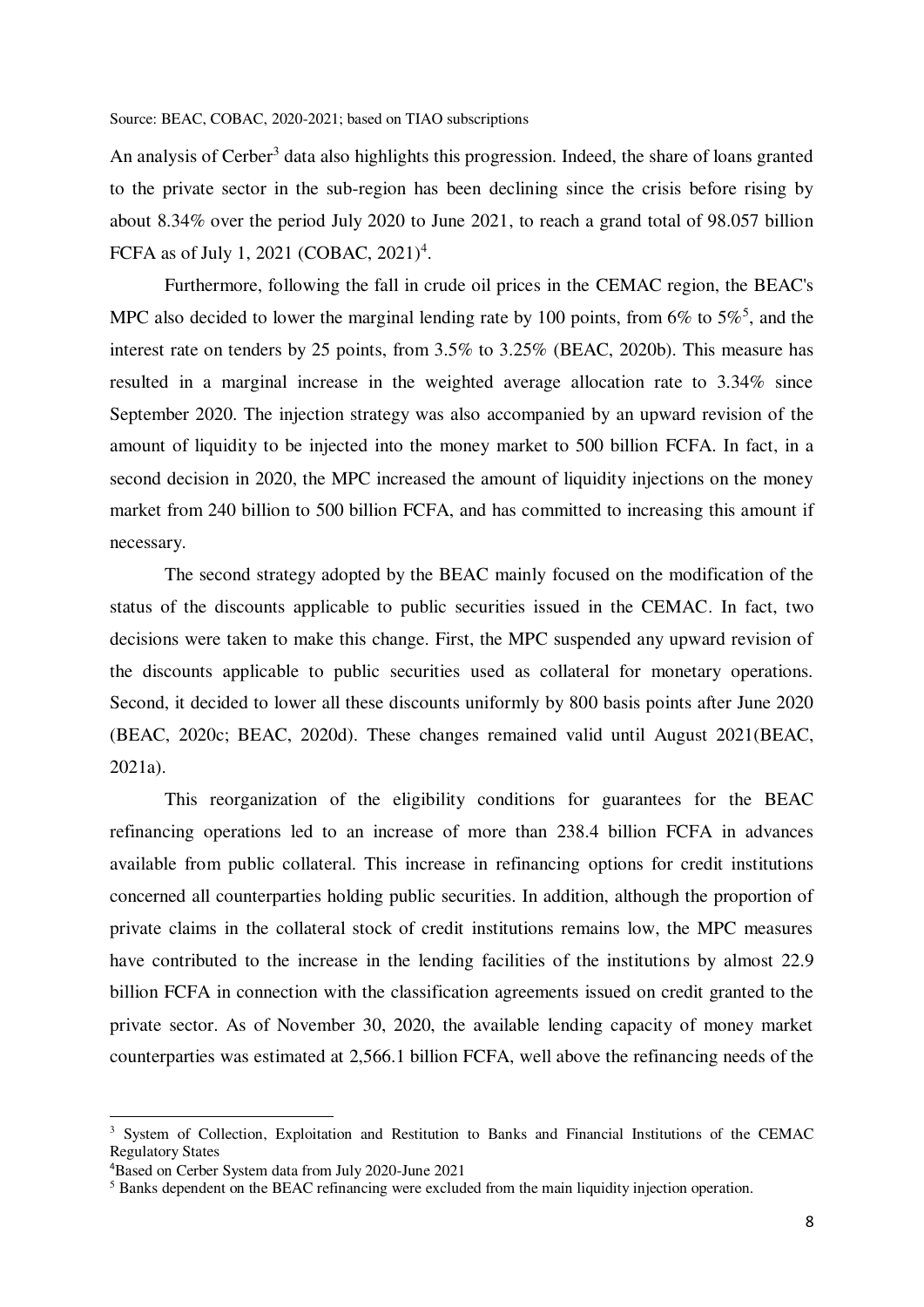banking system (BEAC, 2020h). The evaluation of these measures was set to expire in August 2021.

In July 2020, the MPC initiated the third measure, which consisted of implementing a programme of on-time and targeted repurchases of securities issued by the six member states on the secondary market to the sum of 600 billion FCFA (BEAC, 2020f). For the implementation of this programme, after the internal work, the BEAC proceeded to inform the various national monetary authorities and main actors of the money market regarding the existence of the programme as well as its modalities of implementation, in particular with regard to the primary dealers.<sup>6</sup> To this effect, several workshops bringing together national treasuries and primary dealers (SVTs) were organised, with the secondary objective of extending this repurchase programme to securities already in the portfolio, while the treasuries expected direct advances that had been banned since the end of 2017.

Although other national treasuries have submitted applications for eligibility, it should be noted that this programme has been mostly carried by the National Treasury of Gabon, with the introduction in mid-November 2020 of three Fungible French Treasury bonds (OTAs) issued for a total amount of 72.5 billion FCFA for which the BEAC carried out repurchase operations up to 20.74 billion FCFA, an amount equivalent to the part not covered by the primary dealers. The repurchase prices varied between 88% and 95%, corresponding to the rounded-up weighted average prices of the auctions (BEAC, 2021a; IMF, 2021). This buyback programme, whose initial duration was for 6 months, was extended twice for various reasons, including economic results in 2021. The next section focuses on targeted credit programmes put in place by the BEAC.

#### **4. Targeted credit programmes**

<u>.</u>

 In this section, we provide a historical perspective of credit programmes in the BEAC, and this is followed by a discussion on the contemporary change in the BEAC's credit policy. We subsequently examine how the potential change in policy could emulate the effectiveness of mainstream central banks in monetary policy.

 While the BEAC mandate was issued mainly to ensure price stability, the central bank has also involved financial stability as part of its monetary policy framework (Ngakosso,

<sup>&</sup>lt;sup>6</sup> However, this invention by the BEAC remained subject to the following conditions: (i) at least 50% of the amount auctioned in each line must be subscribed by the SVTs; (ii) a minimum of three SVTs must participate in the auctions of the line of securities; and (iii) the Treasury must not reject more than 5% of the bids received from SVTs.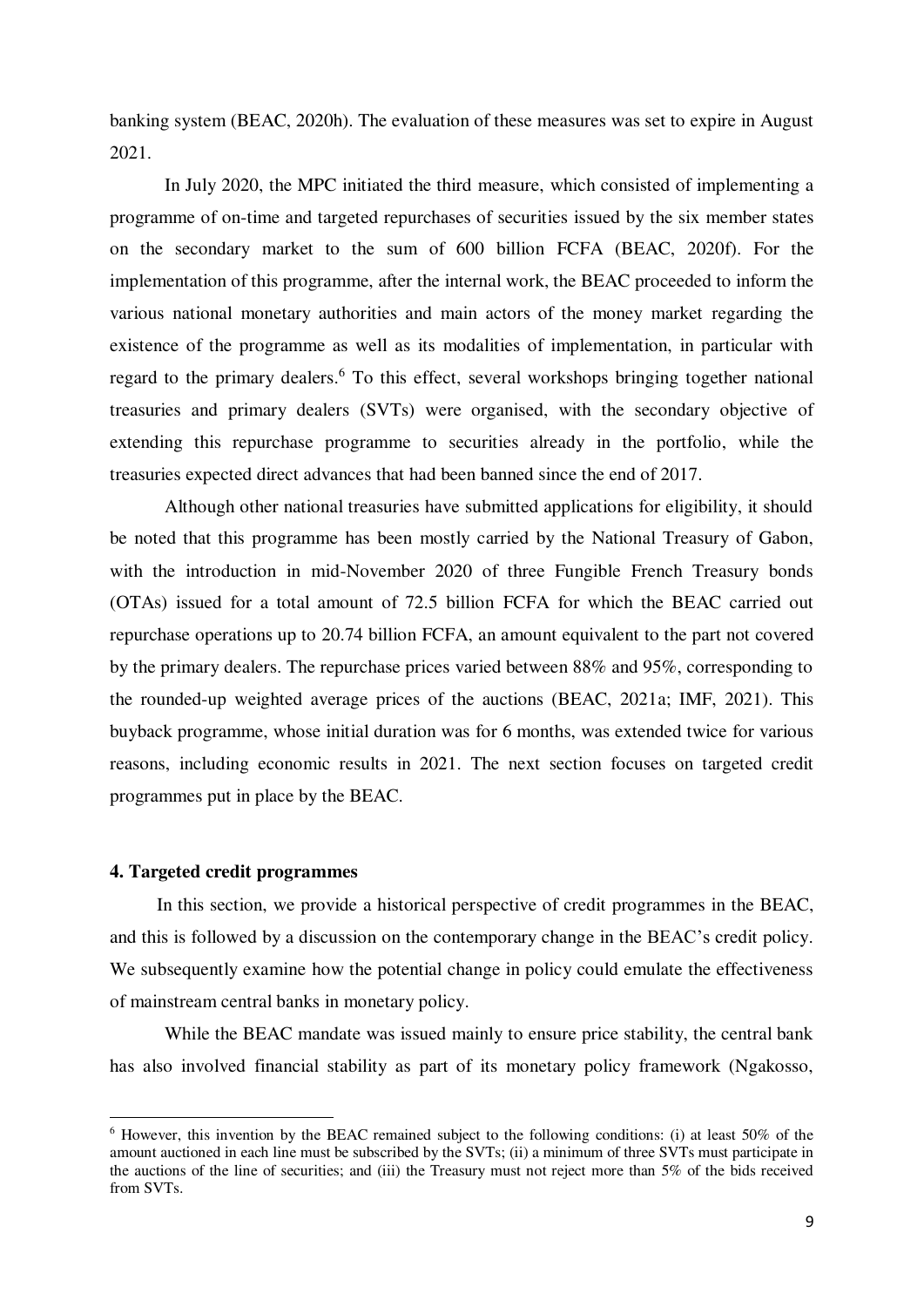2016). Moreover, in response to the COVID-19 pandemic, among other pressures, during a recent meeting at the BEAC in June 2021, it was established that the general policy orientation was to shift towards both price stability and economic growth (Nsangou, 2021).

In light of the above, contrary to the monetary policy backbone of the BEAC, which had been fundamentally articulated along the lines of fighting inflation and promoting financial stability, tailoring new policies towards promoting economic growth by means of targeted credit schemes will go a long way toward boosting socio-economic development in the CEMAC countries, not least because targeted credit programmes in many countries designed to fight the COVID-19 pandemic are a new phenomenon (Mosser, 2020). Hence, because the design of policies would be adapted to country-specific constraints, coupled with uncertainty about the effectiveness of these policies, it would be an opportunity for the BEAC to improve its monetary policy as opposed to its hitherto preference for financial stability. That said, the fact that the new strategic direction has been heavily influenced, motivated, and shaped by the COVID-19 crisis, as well as the relative effectiveness of more flexible central banks in implementing policies to hedge the potential risks associated with the crisis, is very reassuring.

 Based on the discussion above, a policy orientation focusing more on economic growth and employment is consistent with policies adopted by other countries at the advent of the COVID-19 pandemic which were designed to provide financial bridges to the real economy, support households, preserve jobs, and keep firms solvent, among other goals (Mosser, 2020). Accordingly, the targeted lending policies are consistent with government fiscal policies designed to support firms and households, with the exception of the fact that in view of weathering the negative economic consequences from the pandemic, the new credit programmes should also be designed to lend to the government.

 It is also worth emphasising some conditions necessary for a targeted credit programme to be effective (Mosser, 2020). First, a well-functioning corporate credit market is necessary, given that targeted central banks' credit programmes are designed to support the provision of credit to large corporations in a country and/or regions through expanded commercial paper and corporate bonds. Second, given that central banks do not directly target small businesses, it is necessary for commercial banks to make conditions for credit more inclusive, especially as it pertains to leveraging on the extensive margin theory designed to increase credit access to households, small businesses, and the previously unbanked population. In this direction, consolidating and empowering institutions that limit information asymmetry between lenders and borrowers in the banking industry is vital (Tchamyou &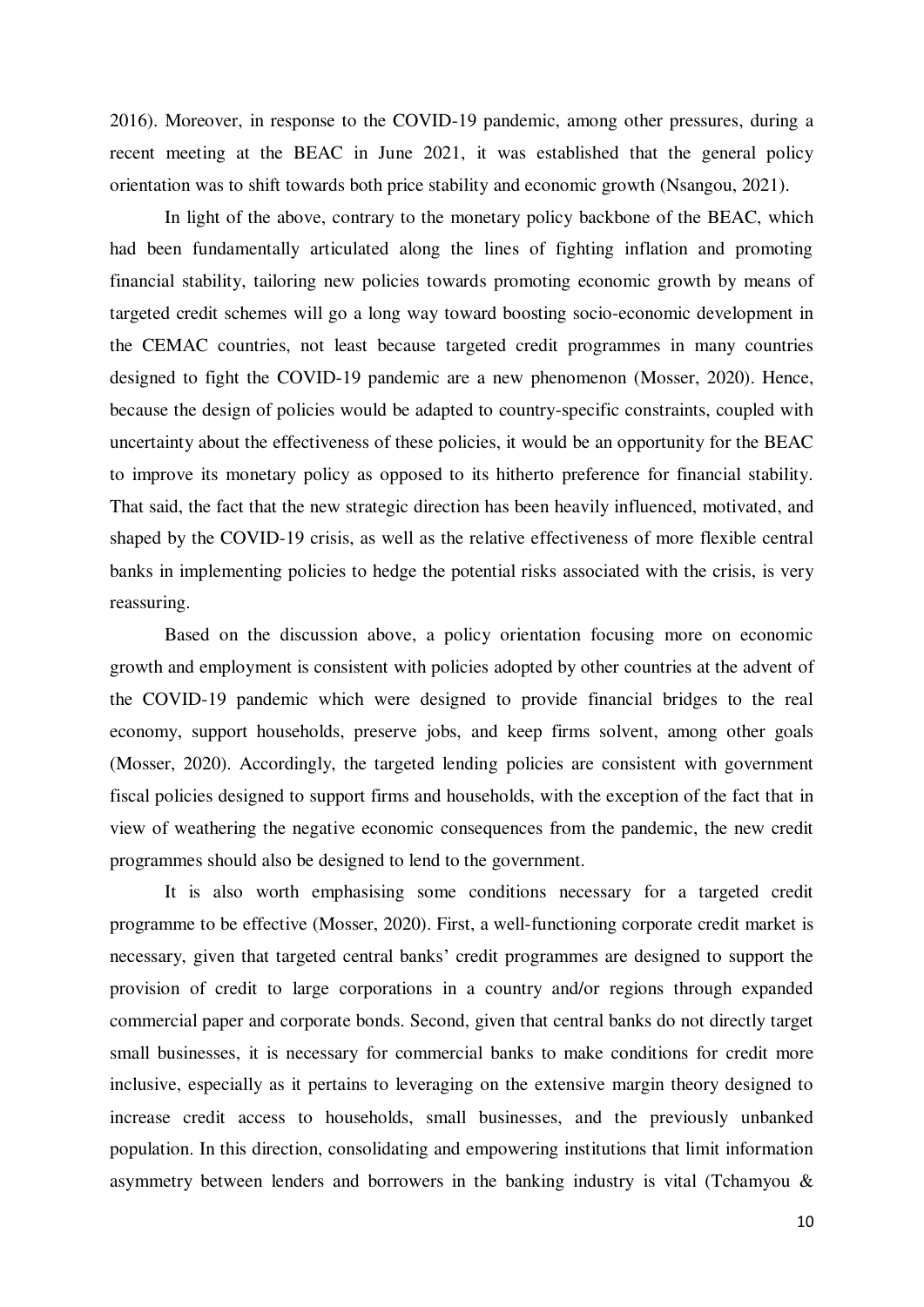Asongu, 2017; Tchamyou, 2019). Third, governments in the CEMAC zone need to adopt a common policy framework through which potential losses from the targeted credit programmes from the central bank are hedged. To put this in perspective, as documented by Mosser (2020), (i) the US Federal Reserve's targeting lending scheme would not have been possible without the US Congress allocating to the US Treasury about 450 billion USD for protection against potential losses by the US Federal Reserve; and (ii) in the UK, the Bank of England's lending programmefor large businesses is guaranteed up to of 80% by the UK government. The next section provides suggestions regarding the path forward.

#### **5. Suggestions regarding the path forward**

The way forward, as suggested by the IMF (2021), as a regional strategy that can be tailored to address the crisis, is apparent from five perspectives, namely: (i) fiscal consolidation efforts; (ii) monetary policy stance and operations;(iii) enforcement of foreign exchange regulations; (iv)financial sector reforms and policies; and (v) consolidating the CEMAC regional surveillance framework. These are policy insights that the BEAC monetary officials should bear in mind when designing and formulating policies in response to problems caused of the COVID-19 pandemic.

 First, regarding fiscal consolidation efforts, it is worth noting that fiscal policy, especially within the remit of the COVID-19 pandemic, is designed to hedge against unfavourable ramifications to firms and households while at the same time, providing avenues for the sustainability of debt and external balances. With a 58% average public debt-to-GDP ratio in the CEMAC region, countries' fiscal policies should be tailored towards curbing public debt in the short-run to avoid high debt distress risks. Moreover, it is imperative that revenue mobilisation at the domestic level should be more effective in view of supporting external stability and preserving indispensable expenditures (IMF, 2021).

 Second, in line with the IMF (2021), and within the remit of monetary policy stance and operations, monetary policy should be tailored to tackling concerns pertaining to the external positions of the CEMAC region, which are weak for the most part. Thus, monetary policy should adapt more to recovery – to ensure credibility and the stability of exchange rates – and liquidity management – in view of consolidating the transmission of monetary policy – among other goals.

 Third, monetary policy should also be tailored to enforcing exchange rate regulations as well as fast-tracking the repatriation of deposits that are held abroad. These measures,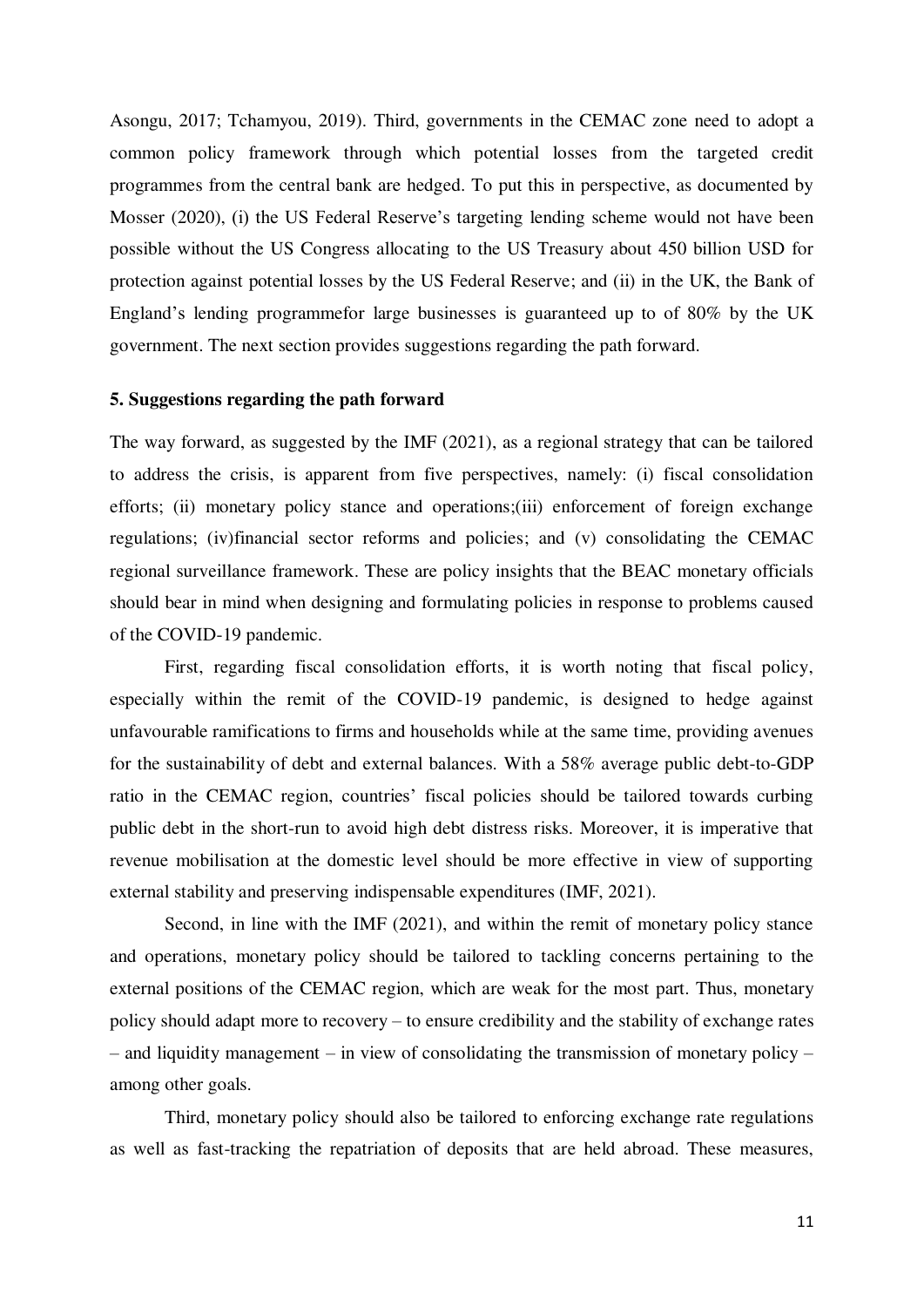among others, should be consolidated with a specific emphasis on foreign exchange regulations associated with the extractive sector (IMF, 2021).

 Fourth, within the framework of financial sector reforms and policies, monetary policy measures should go in tandem with enhanced transparency coupled with effective and timely communication on transparency-related concerns that can affect debt service, private domestic credit, and domestic investment as well as foreign exchange, reserves, and investment. In this direction, improving regulatory compliance and taking on board financial inclusion and transparency strategies are also necessary, and by extension, the framework for the CEMAC regional surveillance should also be enhanced (IMF, 2021).

 In sum, in order for the BEAC to adequately formulate and implement policies that would boost regional development while addressing the COVID-19 crisis, the policy mix for the CEMAC region should be consistent with enhancing the region's external sustainability while giving priority to socio-economic needs (e.g., health and poverty concerns) that are immediately related to the pandemic. In essence, the regional strategy should be tailored towards a progressive and calculated restriction of monetary conditions so as to recover external reserves. Monetary policy should therefore be consistent with a fiscal policy which is designed to improve financial stability, while at the same making sure financial resources are available for a substantial vaccine rollout and support for those that are most vulnerable segments of the population. Ultimately, for the CEMAC region needs appropriate monetary and fiscal policies to weather the pandemic storm. Moreover, it is imperative for the region to continue on its path towards addressing fragilities in the financial sector while maintaining financial stability within the constraints of the pandemic.

#### **6. Conclusion and future research directions**

This study sheds light on the BEAC's responses to the COVID-19 pandemic. While hitherto the BEAC has largely focused on fighting inflation and promoting financial stability, the COVID-19 pandemic, as well as other factors, have motivated authorities of the central bank to adopt other measures such as targeted credit programmes. As noted in the study, there is a degree of socio-economic diversity in the CEMAC region. This socio-economic diversity means that the BEAC's responses to the pandemic would have different effects in the six countries which constitute the CEMAC region. Similar to central banks in other countries, we showed that the BEAC attempted to mitigate the economic impact of the COVID-19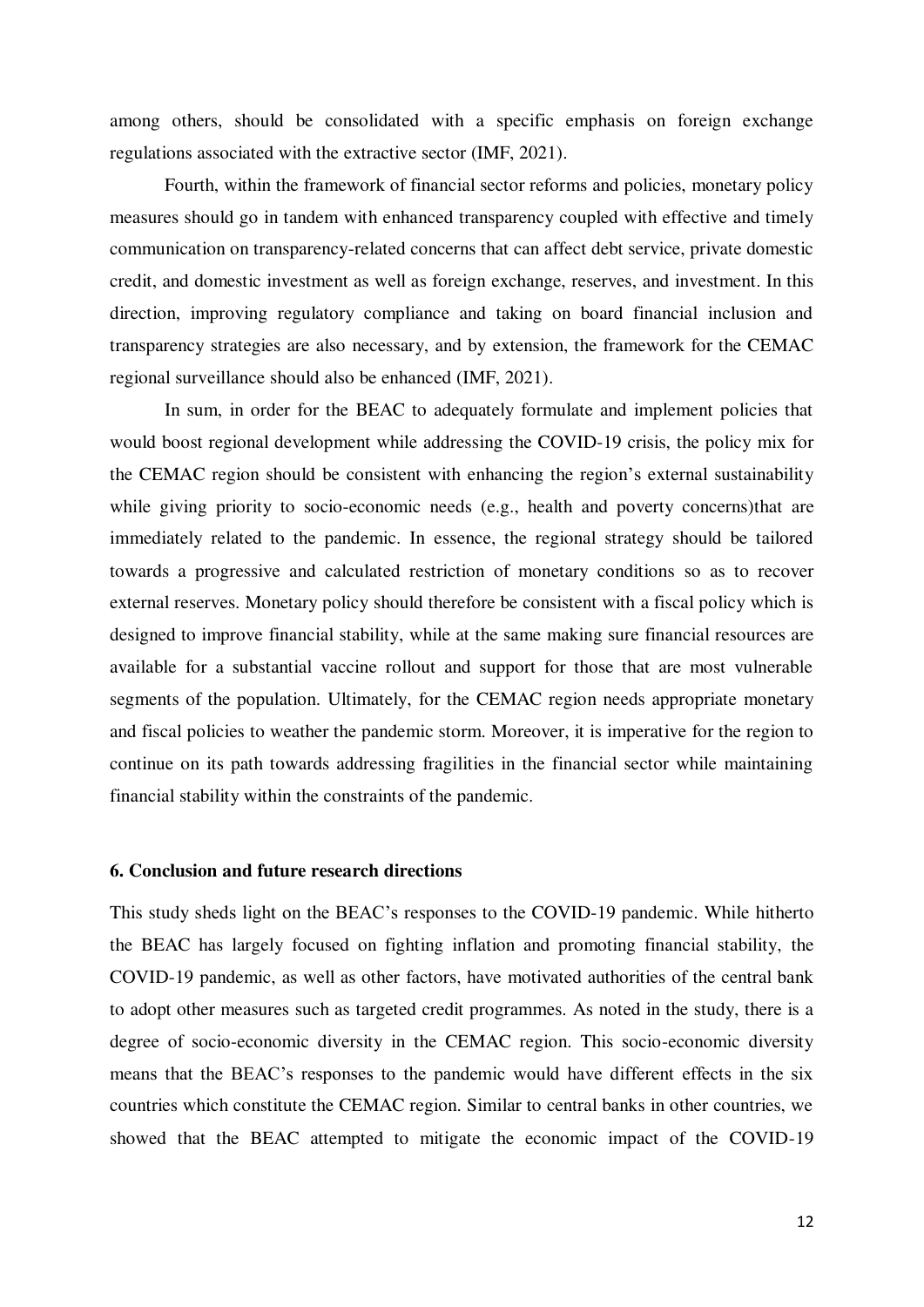pandemic by implementing targeted credit programmes. These credit programmes were vital to the economies of the CEMAC countries.

 That said, there are areas where more work needs to be done, for example, with respect to fiscal consolidation, monetary policy, enforcement of foreign exchange regulations, and financial sector reforms. Notably, the suggested reforms should be tailored in the direction of boosting inclusive growth and monitoring economic development at the regional level. To achieve sustainable development, structural reforms are required. This requires heavy lifting and political will. Regarding the monitoring of regional policies and socio-economic development, there is consensus from member countries for the following measures, among others, to be implemented: (i) prioritising strategies that improve the region's external sustainability and (ii) fast-tracking recent reforms and recovery programmes that were slowed by the COVID-19 pandemic.

 In terms of caveats, it is obvious that the consequences of the pandemic will last longer than expected, especially as they relate to the economic growth potential of the CEMAC region. Accordingly, challenges in the long term are substantial, especially in relation to reinvigorating the economy and managing the huge structural variations resulting from the crisis. This is the reason the IMF (2021) also recommends regional authorities to engage in the process of gradual withdrawal of emergency measures that were taken when the pandemic started.

 The findings in the study provide opportunities for future research, especially as further research is needed to understand more country-specific and regional-oriented policies that have been tailored to address the challenges of the COVID-19 pandemic. Accordingly, as more research on monetary concerns become apparent, comparative studies will also go a long way toward improving scholarly and policy perspectives. These future research directions are also motivated by the perspective that documented policy responses should not be blanket-type, but time-dynamic in the light of the evolving challenges the pandemic poses in the various CEMAC countries. These dynamic insights from central banks' policies should be understood within the remit of, among others, credit support and liquidity provision as well as other policy tools to stabilise the credit market and financial system, and by extension, provide support to the real economy.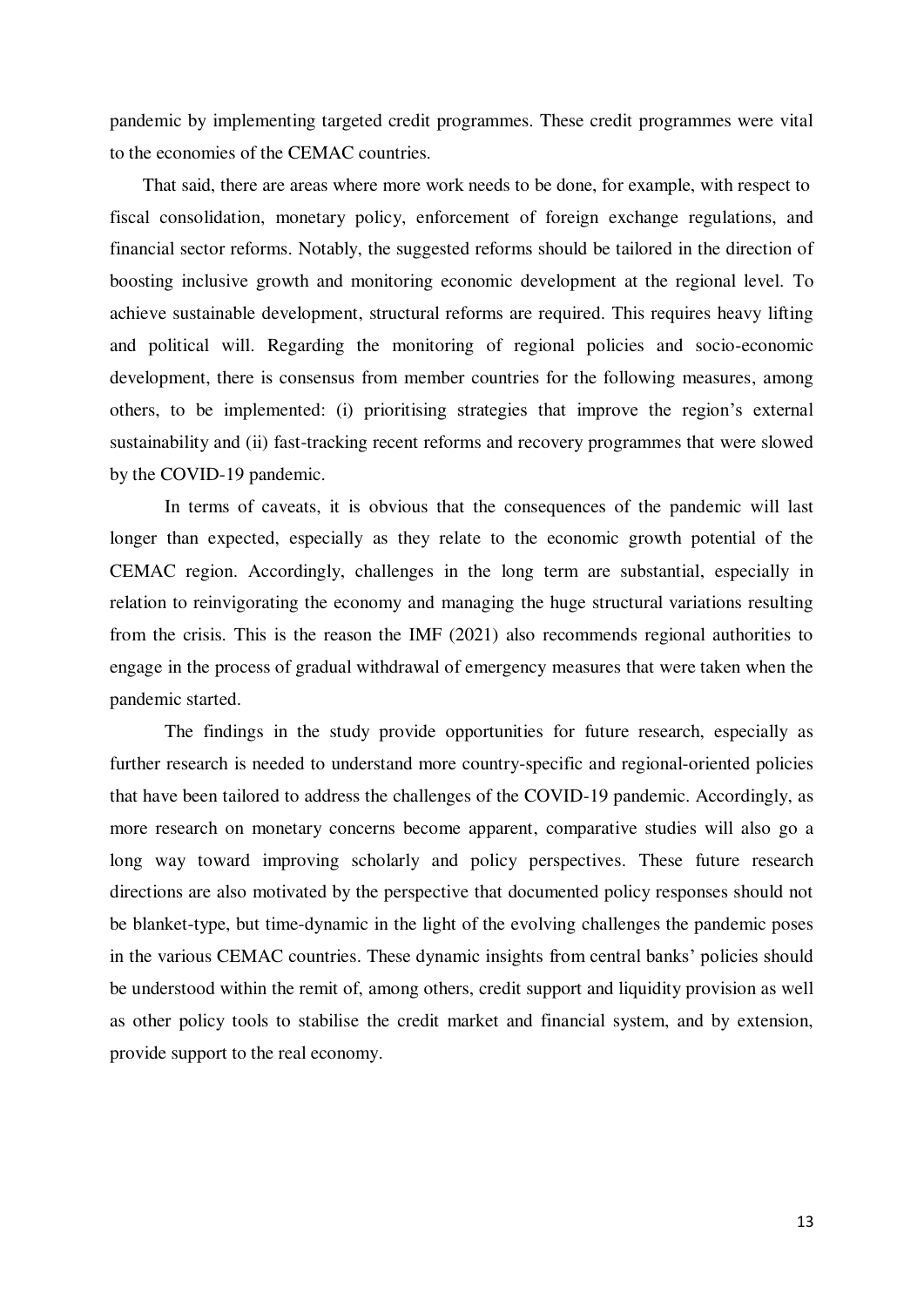#### **References**

Abdel-Salam, O. H. (1970). "The Evolution of African Monetary Institutions" The Journal of Modern African Studies 8 (3): 339-362.

AfDB. (2021). Africa Economic Outlook 2021. African Development Bank, Abidjan.

AfDB. (2020). Africa Economic Outlook 2020. African Development Bank, Abidjan.

AfDB. (2018). Central Africa Economic Outlook 2018. Available online: https://www.afdb.org/fileadmin/uploads/afdb/Documents/Publications/2018AEO/African-Economic-Outlook-2018-Central-Africa.pdf (accessed 20 July 2020)

AfDB. (2012). 'African Economic Outlook 2012: Promoting Youth Employment'. www.undp.org/content/dam/rba/docs/Reports/African%20Economic%20 Outlook%202012%20En.pdf (accessed 20 July 2020).

Asongu, S. A., (2014). "Does money matter in Africa? New empirics on long-and shortrun effects of monetary policy on output and prices", *Indian Growth and Development Review*, 7(2), 142-180.

Asongu, S. A., (2016). "New empirics of monetary policy dynamics: evidence from the CFA franc zones", *African Journal of Economic and Management Studies*, 7(2), pp. 164-204.

Banque des États de l'Afrique Centrale (2021a), Lettre de la Recherche de la BEAC.

Banque des Etats de l'Afrique Centrale (2021b), Comité de politique monétaire, Décision N°01/CPM/2021, Febuary.

Banque des Etats de l'Afrique Centrale (2020a), Comité de politique monétaire, Décision N°01/CPM/2020, March.

Banque des Etats de l'Afrique Centrale (2020b), Comité de politique monétaire, Décision N°02/CPM/2020, March.

Banque des Etats de l'Afrique Centrale (2020c), Comité de politique monétaire, Décision N°03/CPM/2020, June.

Banque des Etats de l'Afrique Centrale (2020d), Comité de politique monétaire, Décision N°04/CPM/2020, June.

Banque des Etats de l'Afrique Centrale (2020f), Comité de politique monétaireDécision N°06/CPM/2020, July.

Banque des États de l'Afrique Centrale (2020g), bulletin du marchémonétaire N° 313, September.

Banque des États de l'Afrique Centrale (2020h), Lettre de la Recherche de la BEAC, December.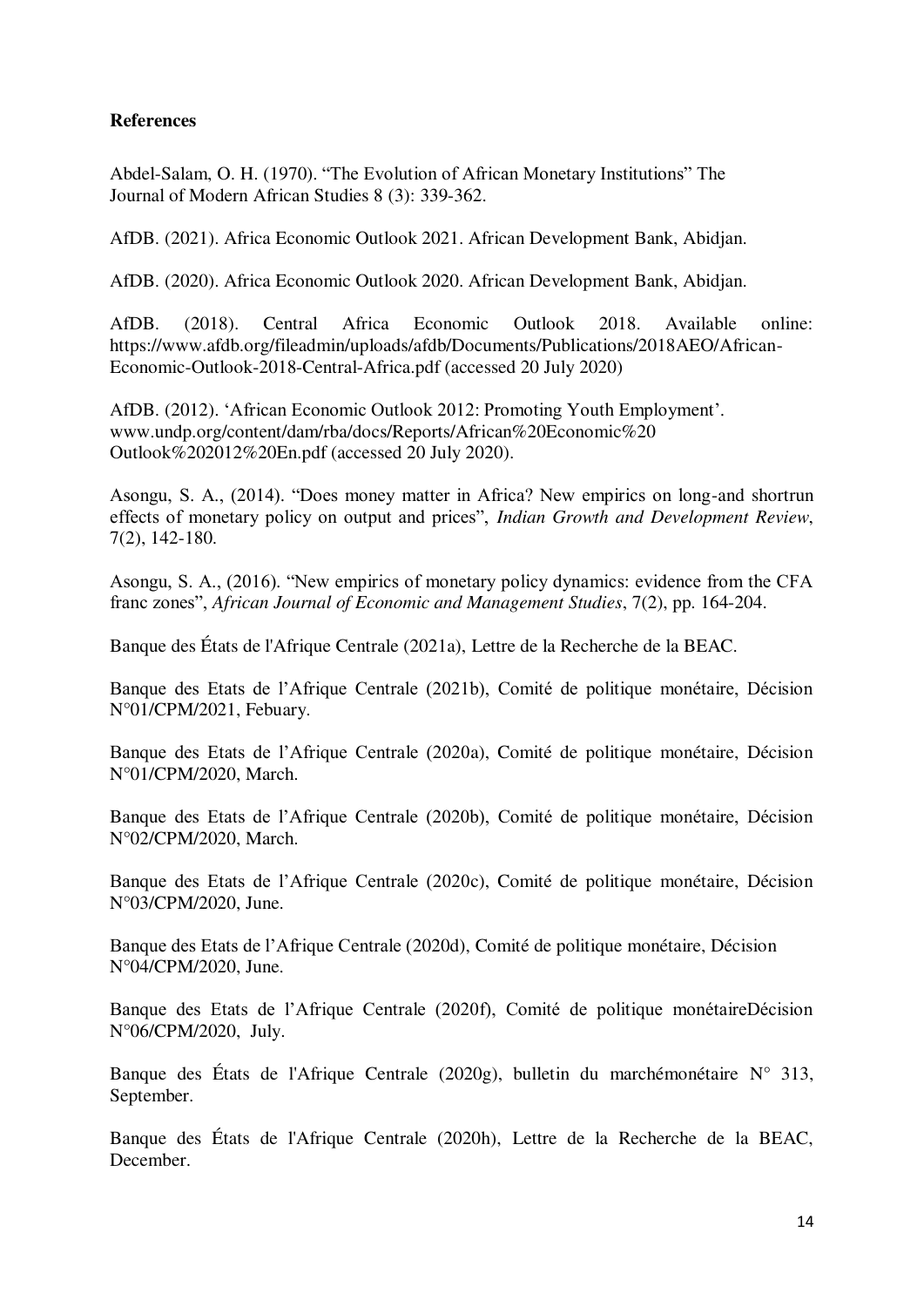Commission bancaire de l'Afrique centrale (COBAC). (2021). Système de Collecte, d'Exploitation et de Restitution aux Banques et établissements financiers des EtatsRéglementaires

Dzigbede, K.D. and Pathak, R. (2020), COVID-19 economic shocks and fiscal policy options for Ghana, Journal of Public Budgeting, Accounting & Financial Management, Vol. 32 No. 5, pp. 903-917.

International Monetary Fund (2021), country Report on Central African Economic and Monetary Community, January.

de Zamaroczy, M., Fleuriet, V and Gijon, J. (2018). Central African Economic and Monetary Community: A New Medium-Term Approach for International Reserve Management. International Monetary Fund, Washington D.C.

Ejiogu, A., Okechukwu, O. &Ejiogu, C. (2020). "Nigerian budgetary response to the COVID-19 pandemic and its shrinking fiscal space: financial sustainability, employment, social inequality and business implications", *Journal of Public Budgeting, Accounting & Financial Management*, 32(5), pp. 919-928.

Elgin, C., Yalaman, A., Yasar, S., &Basbug, G., (2021). "Economic policy responses to the COVID-19 pandemic: The role of central bank independence", *Economic Letters*, 204(July), 109874.

Joseph, R. (1976). "The Gaullist Legacy: Patterns of French Neo-Colonialism". *Review of African Political Economy*, 3(6), pp. 4-13.

ILO. (2016). Transition vers le marché du travail des jeunes femmes et hommes enRépublique du Congo. Work4Youth Série de publication no. 39. ILO: Geneva. Available online: https://www.ilo.org/wcmsp5/groups/public/---

ed\_emp/documents/publication/wcms\_499741.pdf (accessed 22 July 2021)

International Monetary Fund (IMF). (2021). "Central African Economic and Monetary Community (CEMAC)" IMF Country Report No. 21/148, Washington, D.C.

International Monetary Fund (IMF).(2020). Chad: Requests for disbursement under the rapid credit facility, extension of the extended credit facility arrangement, and rephasing of access—press release; staff report; and statement by the executive director for Chad. IMF Country Report No. 20/134.International Monetary Fund: Washington, D.C.

International Monetary Fund(IMF). (2019). Gabon: Selected Issues. IMF Country Report No. 19/390. International Monetary Fund: Washington, D.C.

Masson, P& Pattillo, C. (2004). The Monetary Geography of Africa. Brookings Institution Press: Washington, D.C.

Mosser, P. C. (2020). "Central bank responses to COVID-19". *Business Economics*, 55(4), pp. 191- 201.